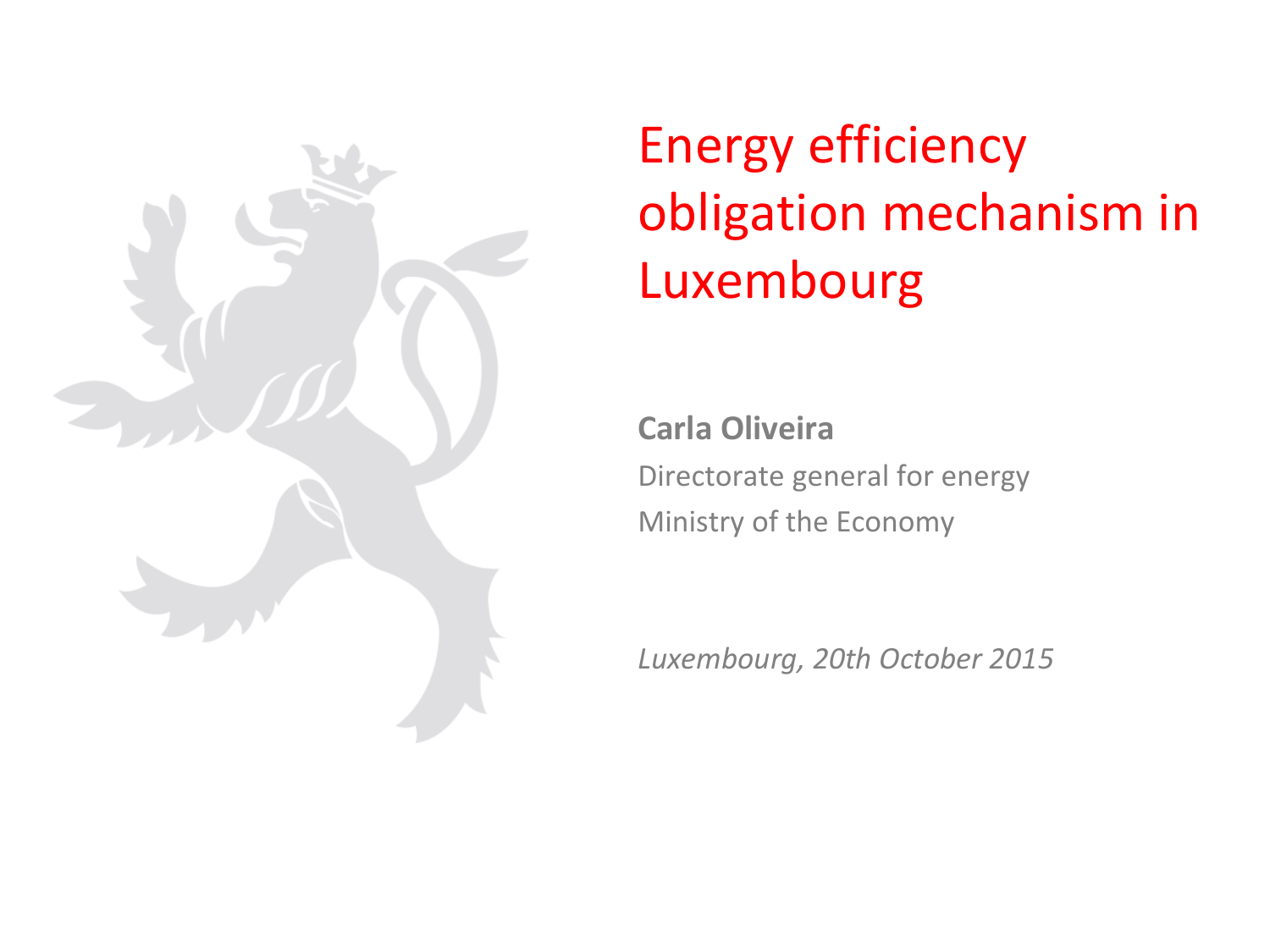- ▶ Cumulative energy savings target: 5.993 GWh
- ▶ Obligated parties: Electricity and gaz retailers
- ▶ Running from 1.1.2015 to 31.12.2020
- Annual reports
- Penalty of 2€/MWh with obligation to realize the missing savings within the next year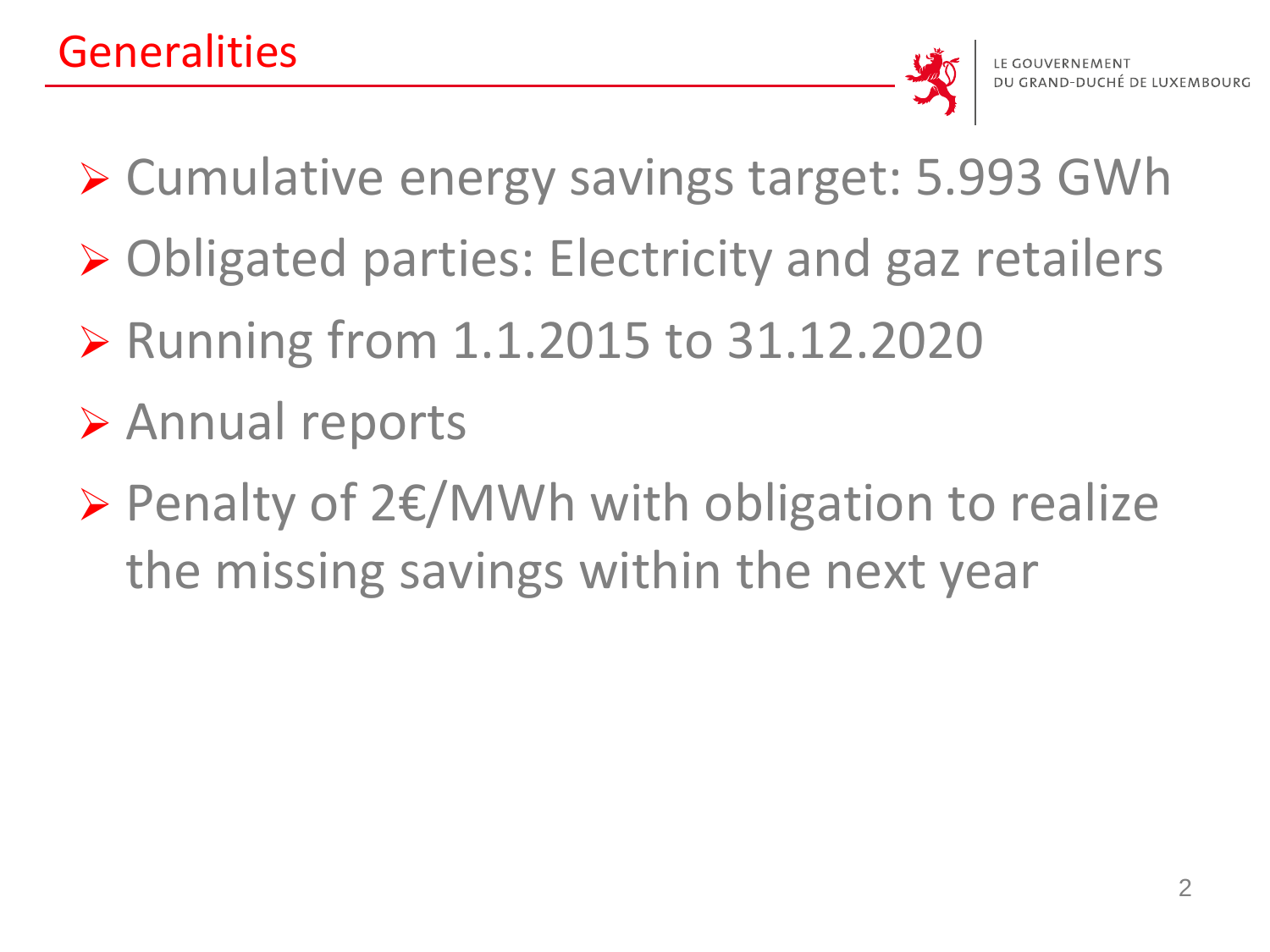

- Involvement prior to individual project
- $\triangleright$  Individual actions or through third parties
- $\triangleright$  Free to decide how to interact with end-users (i.e. Financial support, information, advice...)
- $\triangleright$  Energy savings:
	- All sectors and all energy types
	- Standardized measures catalogue 34 measures
	- Specific measures = all other type of action
		- ‒ Particular cases
		- ‒ Exclusions (i.e.: transport, lifetime < 1 year, …)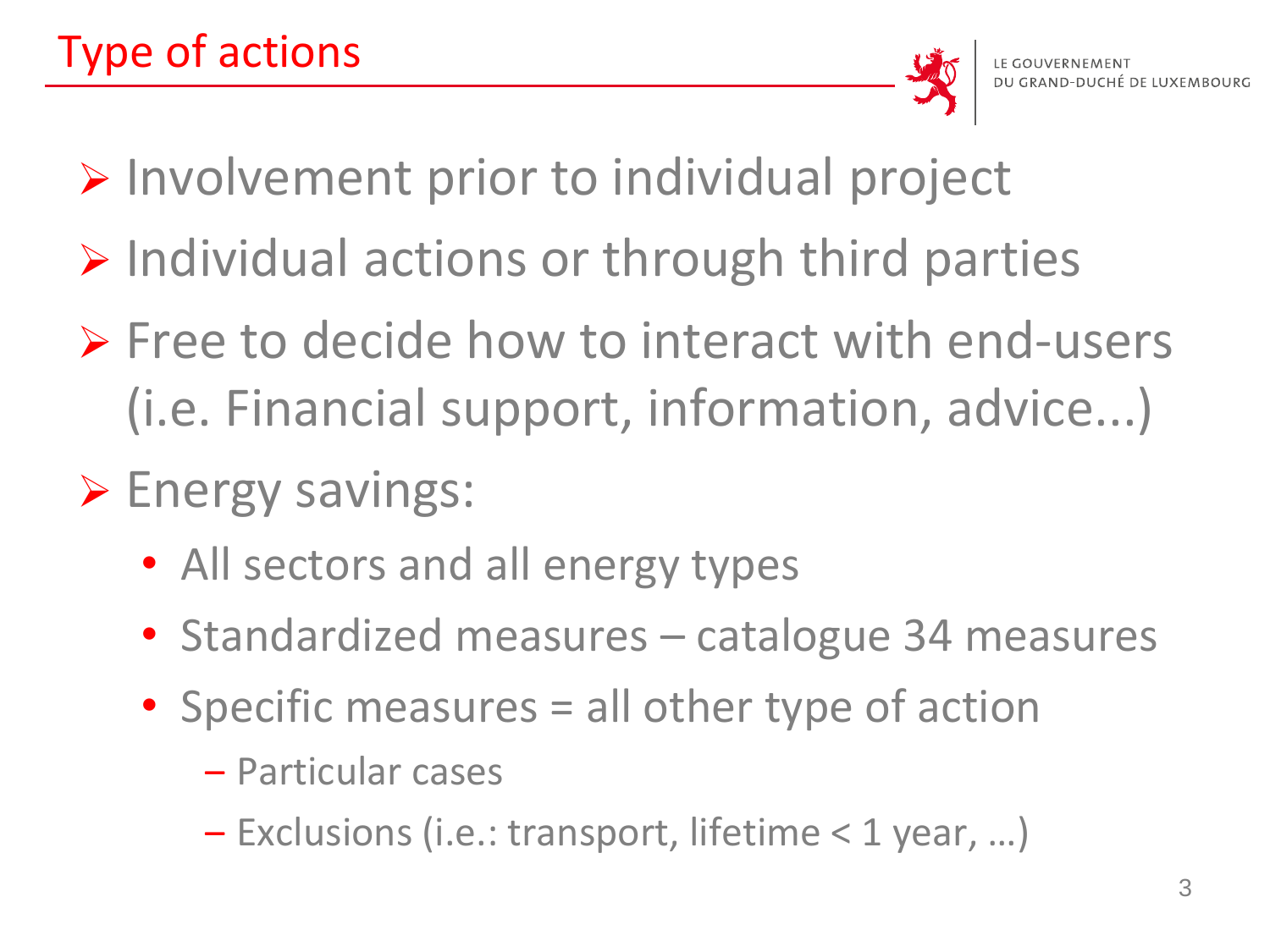

- Annual individual targets (AIT) based on market share (MS):
	- $AIT = (5.993.000 \text{ MWh}/21) * MS_{n-1}$
	- $MS = MS_{gas} + MS_{elec}$
	- $MS_{gas} = S_{gas}/NC_{tot}$
	- $MS<sub>elec</sub> = S<sub>elec</sub>/NC<sub>tot</sub>$

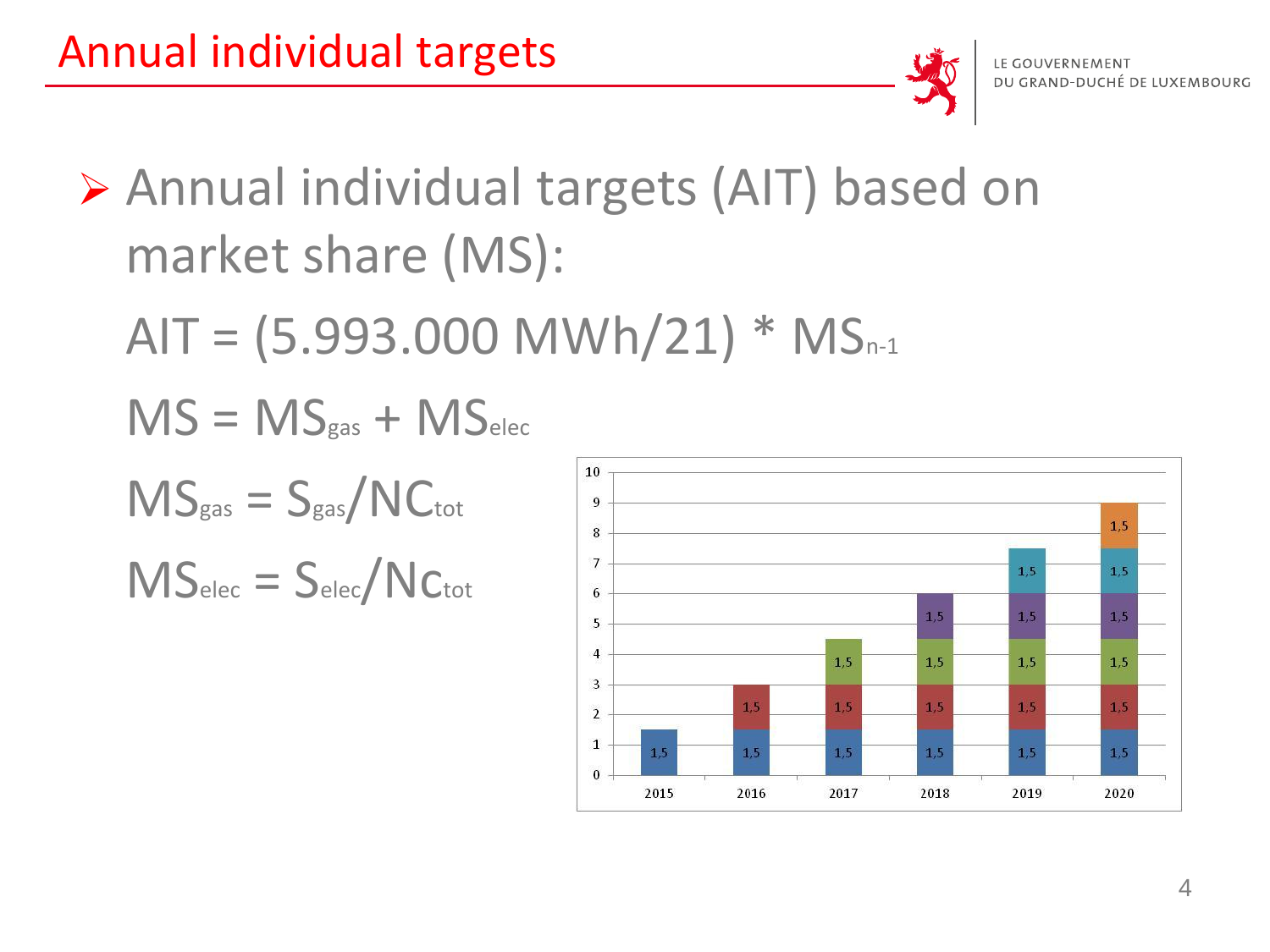

## First year savings (FYS) but lifetime considered

- Lifetime ≥ 2020:
	- ‒ Whole first year savings can be counted towards target Accountable volume of energy savings (AVES) = FYS
- Lifetime < 2020:
	- ‒ Only a part of the first year savings can be counted towards the target after putting in relation the year of implementation of the measure and the 2020 deadline:  $AVES = FYS * LT/(2021-n)$
- In case of banking and borrowing:
	- $-$  Reported savings = AVES  $*(2021-n)/(2021-nR)$